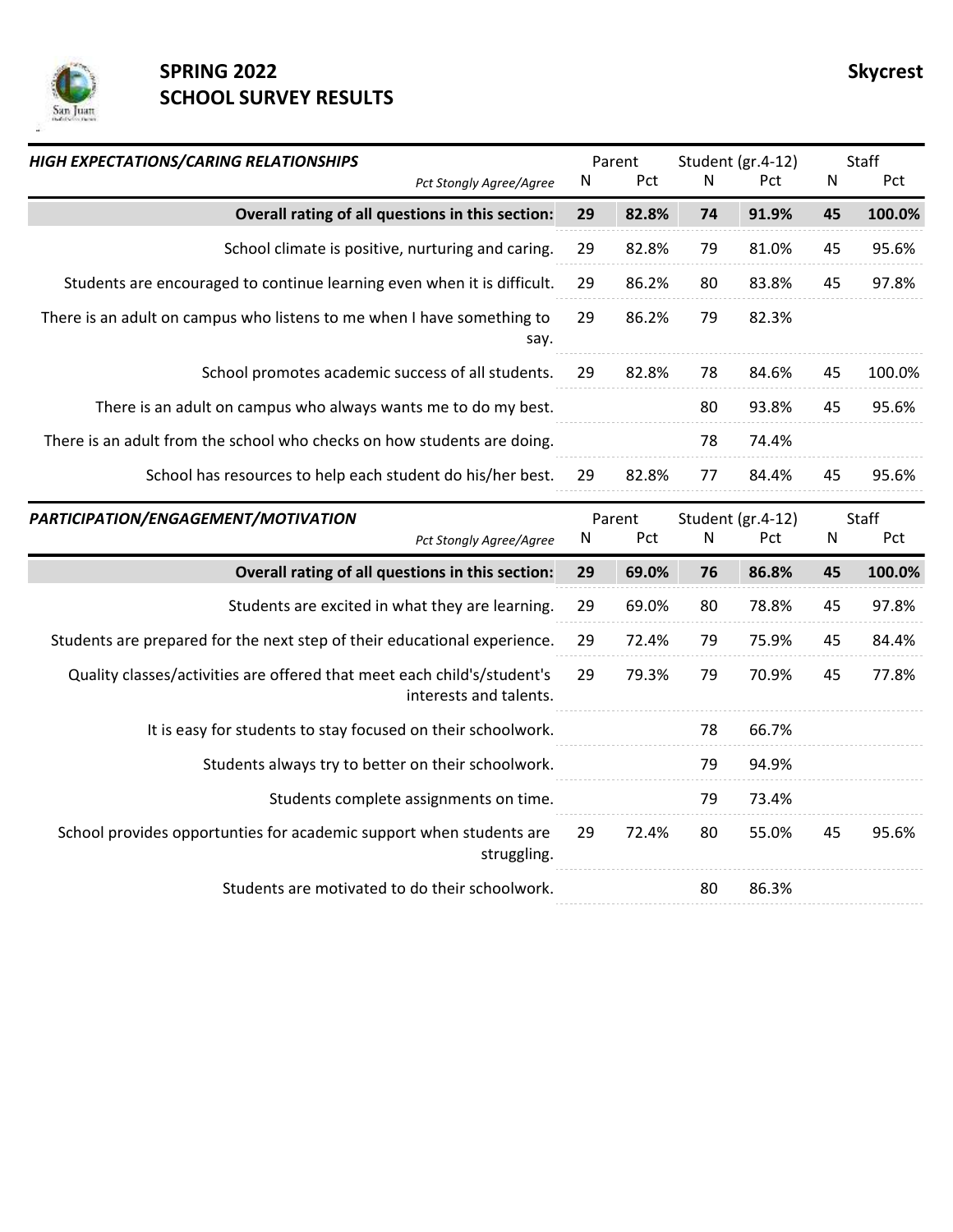| <b>SAFETY</b><br>Pct Stongly Agree/Agree                                               | Parent<br>Pct<br>N |       |                   | Student (gr.4-12)<br>N<br>Pct |              | Staff<br>Pct |
|----------------------------------------------------------------------------------------|--------------------|-------|-------------------|-------------------------------|--------------|--------------|
|                                                                                        |                    |       |                   |                               | N            |              |
| Overall rating of all questions in this section:                                       | 28                 | 82.1% | 74                | 83.8%                         | 45           | 95.6%        |
| Concerns abouts student safety are taken seriously.                                    |                    |       | 76                | 86.8%                         |              |              |
| Concerns about student safety are addressed appropriately at my school.                | 29                 | 79.3% | 79                | 65.8%                         | 45           | 93.3%        |
| This school is a safe place for all students.                                          | 28                 | 82.1% | 78                | 71.8%                         | 45           | 97.8%        |
| Concerns about staff safety are addressed in an appropriate and timely<br>manner.      |                    |       |                   |                               | 45           | 91.1%        |
| School staff takes student concerns seriously.                                         |                    | 79.3% |                   |                               |              |              |
| Our school is a safe place for all staff.                                              |                    |       |                   |                               | 45           | 95.6%        |
| <b>SCHOOL CULTURE/SENSE OF BELONGING</b>                                               | Parent<br>N<br>Pct |       | Student (gr.4-12) |                               | <b>Staff</b> |              |
| Pct Stongly Agree/Agree                                                                |                    |       | N                 | Pct                           | $\mathsf{N}$ | Pct          |
| Overall rating of all questions in this section:                                       | 29                 | 86.2% | 71                | 77.5%                         | 45           | 95.6%        |
| The adults at this school treat students fairly.                                       | 29                 | 79.3% | 77                | 72.7%                         | 45           | 100.0%       |
| Our school fosters an appreciation of student diversity and respect for<br>each other. | 29                 | 82.8% | 77                | 77.9%                         | 45           | 97.8%        |
| Students feel a like a part of a school community.                                     | 29                 | 75.9% | 80                | 71.3%                         | 45           | 97.8%        |
| Students like learning from other students.                                            |                    |       | 79                | 70.9%                         |              |              |
| People are respectful to others at my school.                                          | 29                 | 82.8% | 80                | 58.8%                         | 45           | 95.6%        |
| The school listens to student input on important decisions.                            |                    |       | 80                | 77.5%                         | 45           | 86.7%        |
| Students feel close to people at my school.                                            |                    |       | 79                | 65.8%                         |              |              |
| Students are happy to be at school.                                                    | 29                 | 82.8% | 77                | 67.5%                         |              |              |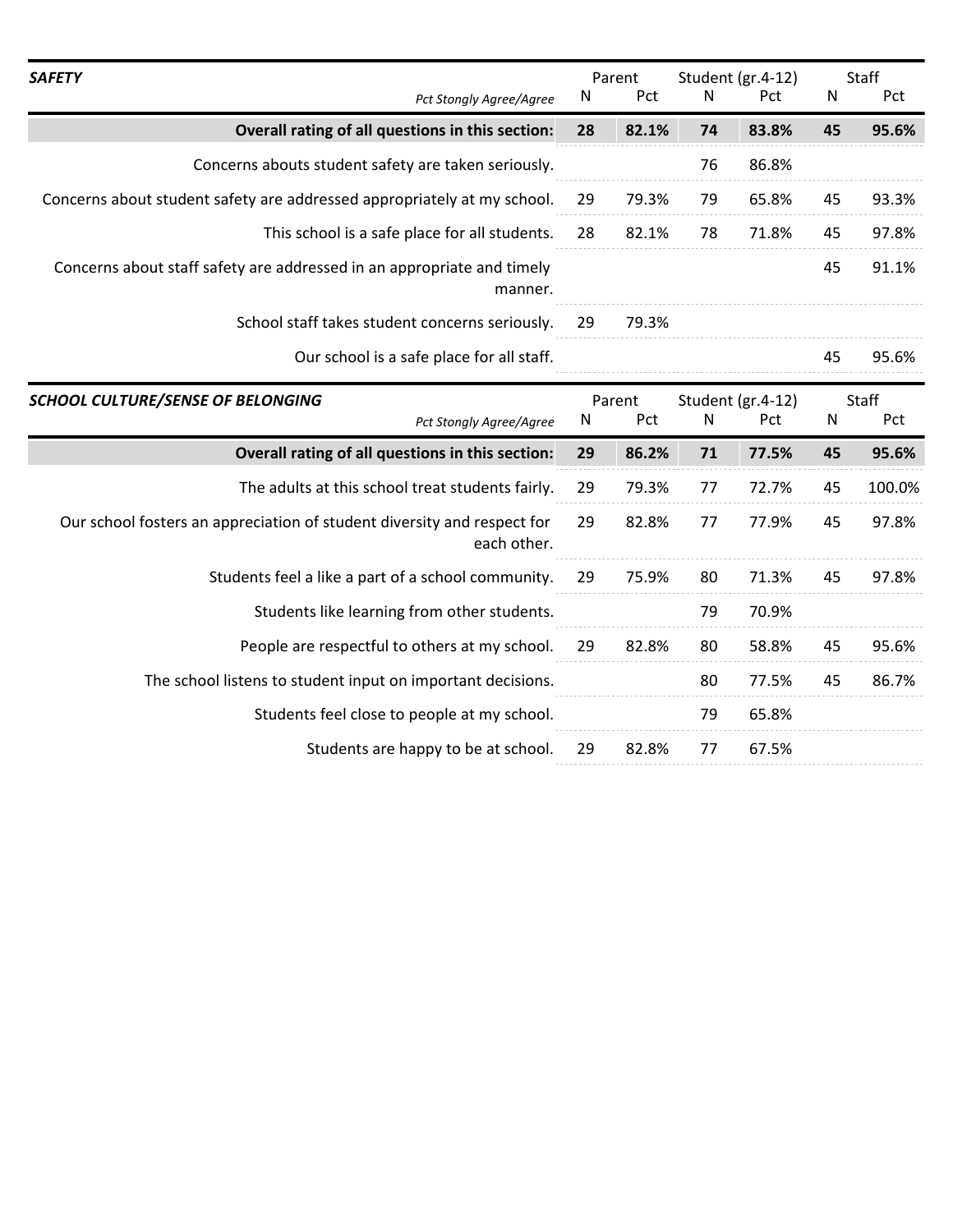| <b>ACADEMIC PROGRESS</b>                                                                             | Parent |       | Student (gr.4-12) |       |    | <b>Staff</b> |  |
|------------------------------------------------------------------------------------------------------|--------|-------|-------------------|-------|----|--------------|--|
| Pct Stongly Agree/Agree                                                                              | N      | Pct   | N                 | Pct   | N  | Pct          |  |
| Overall rating of all questions in this section:                                                     | 28     | 78.6% | 73                | 91.8% | 44 | 100.0%       |  |
| Parents and students understand how assignments and tests are graded.                                | 29     | 75.9% | 80                | 67.5% | 45 | 75.6%        |  |
| Questions and concerns about schoolwork are addressed.<br>Grading is fair.                           |        | 75.0% | 80                | 87.5% | 45 | 82.2%        |  |
|                                                                                                      |        | 79.3% | 79                | 83.5% | 45 | 93.3%        |  |
| Adults at my school encourage students to work hard so that I can be<br>successful.                  |        |       | 76                | 89.5% | 45 | 97.8%        |  |
| Teachers at my school work hard to help students with schoolwork when<br>it is needed.               |        |       | 80                | 85.0% |    |              |  |
| Teachers at my school give students a chance to take part in classroom<br>discussions or activities. |        |       | 78                | 80.8% |    |              |  |
| Teachers at my school go out of their way to help students.                                          |        |       | 79                | 75.9% | 45 | 97.8%        |  |
| Students receive timely and regular feedback on their learning.                                      | 29     | 82.8% | 80                | 81.3% | 44 | 95.5%        |  |
| Staff at my school provides resources or ideas that help parents support<br>their students at home.  | 29     | 65.5% |                   |       | 45 | 82.2%        |  |

| <b>COLLEGE AND CAREER - Yes or No</b>                                                                   | Parent<br>N<br><b>Pct</b> |       |    |       |  |  |  |  |  |  |  |  | N. | Student (gr.4-12)<br>Pct | N | Staff<br><b>Pct</b> |
|---------------------------------------------------------------------------------------------------------|---------------------------|-------|----|-------|--|--|--|--|--|--|--|--|----|--------------------------|---|---------------------|
| Students are interested in college or university (2 year or 4 year).                                    |                           |       | 82 | 54.9% |  |  |  |  |  |  |  |  |    |                          |   |                     |
| Students are interested in trade or technical school beyond high school.                                |                           |       | 82 | 12.2% |  |  |  |  |  |  |  |  |    |                          |   |                     |
| Students are interested in the military beyond high school.                                             |                           |       | 82 | 12.2% |  |  |  |  |  |  |  |  |    |                          |   |                     |
| Students are interested in none of the options listed.                                                  |                           |       | 82 | 9.8%  |  |  |  |  |  |  |  |  |    |                          |   |                     |
| Students are undecided about my plans beyond high school.                                               |                           |       | 82 | 30.5% |  |  |  |  |  |  |  |  |    |                          |   |                     |
| Students and parents know the kinds of courses they need to pass to be<br>prepared for college.         | 28                        | 57.1% | 79 | 45.6% |  |  |  |  |  |  |  |  |    |                          |   |                     |
| Students and parents know what classes they will have to take and pass to<br>graduate from high school. | 28                        | 50.0% | 80 | 41.3% |  |  |  |  |  |  |  |  |    |                          |   |                     |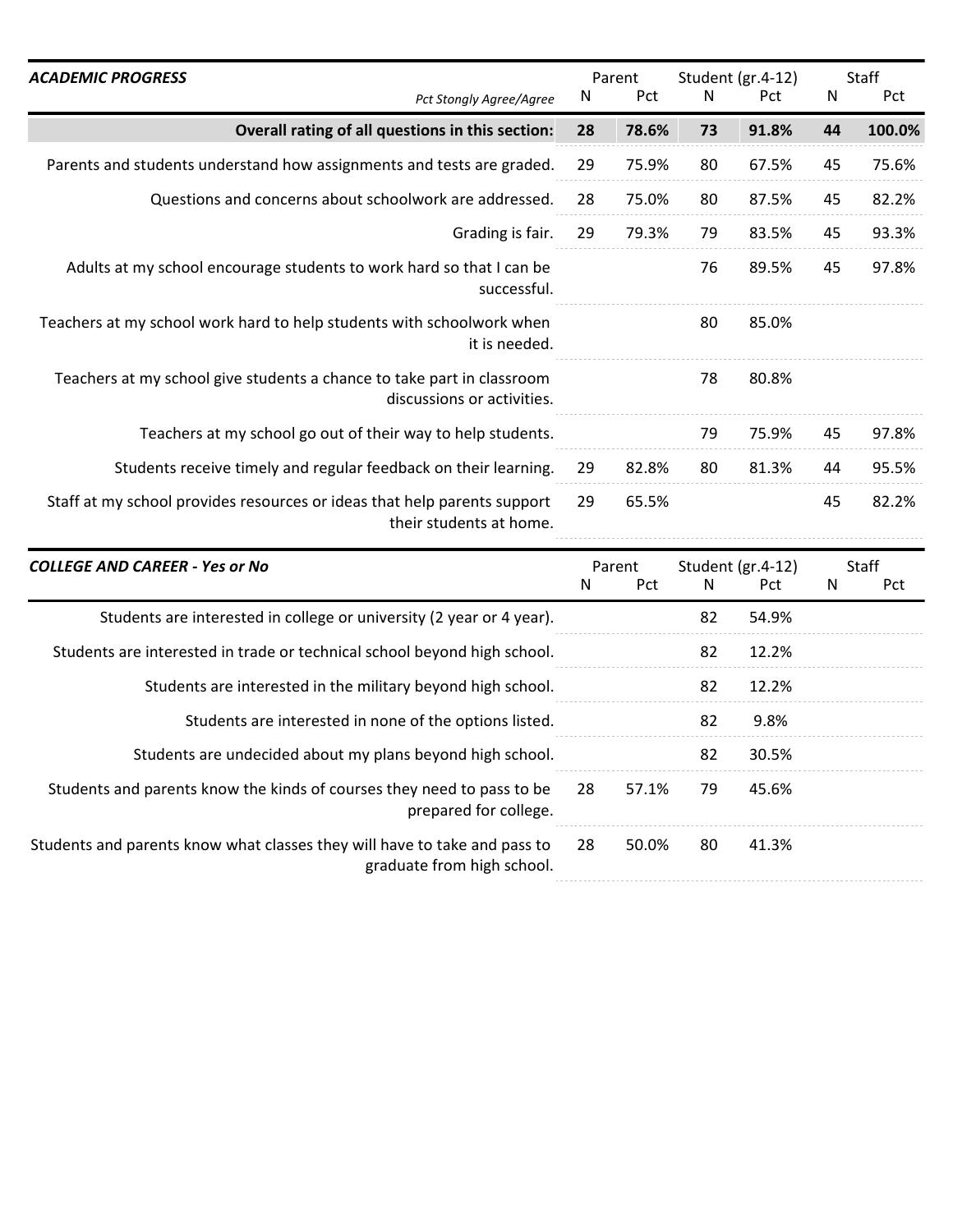| <b>PARENT INVOLVEMENT</b>                                                                             | Parent |       |   |            |    | Student (gr.4-12) |  | Staff |
|-------------------------------------------------------------------------------------------------------|--------|-------|---|------------|----|-------------------|--|-------|
| <b>Pct Stongly Agree/Agree</b>                                                                        | N      | Pct   | N | <b>Pct</b> | N  | Pct               |  |       |
| Overall rating of all questions in this section:                                                      | 29     | 86.2% |   |            | 45 | 100.0%            |  |       |
| Staff at the school promptly responds to family phone calls, messages or e-<br>mails.                 | 29     | 75.9% |   |            | 45 | 97.8%             |  |       |
| The school clearly outlines the parent, student and school responsibilities<br>in educating my child. | 29     | 79.3% |   |            | 45 | 95.6%             |  |       |
| The school offers parents opportunities to be involved in school and<br>classroom activities.         | 29     | 41.4% |   |            | 45 | 55.6%             |  |       |
| The school keeps parents well-informed about school activities.                                       | 29     | 82.8% |   |            |    |                   |  |       |
| The staff at our school listens to parent concerns about issues.                                      | 29     | 75.9% |   |            | 45 | 100.0%            |  |       |
| The staff at school are helpful and welcoming when families come to<br>school or call.                | 29     | 79.3% |   |            |    |                   |  |       |
| The school and families are partners in promoting positive behavior for<br>my student.                | 29     | 86.2% |   |            |    |                   |  |       |

| <b>SCHOOL DECISION MAKING</b>                                                                                      | Parent |            | Student (gr.4-12) |            |    | Staff |                   |  |  |       |
|--------------------------------------------------------------------------------------------------------------------|--------|------------|-------------------|------------|----|-------|-------------------|--|--|-------|
| Pct Stongly Agree/Agree                                                                                            | N      | <b>Pct</b> | N                 | <b>Pct</b> | N  | Pct   |                   |  |  |       |
| Overall rating of all questions in this section:                                                                   | 29     | 75.9%      |                   |            | 44 | 93.2% |                   |  |  |       |
| This school actively seeks the input of parents/staff before making<br>important decisions.                        | 29     | 55.2%      |                   |            | 44 | 90.9% |                   |  |  |       |
| The principal and staff listen to concerns of other staff members about<br>issues.                                 |        |            |                   |            | 45 | 93.3% |                   |  |  |       |
| Staff is welcome to attend meetings where discussions and decisions<br>occur about school programs and funding.    | 29     | 65.5%      |                   |            | 45 | 86.7% |                   |  |  |       |
| Staff is offered opportunities to have a role in leadership, committees, etc.                                      |        |            |                   |            | 45 | 82.2% |                   |  |  |       |
| Our school uses data from this survey to inform site decision making.                                              |        |            |                   |            | 45 | 80.0% |                   |  |  |       |
| The school offers parents opportunities to have a role in committees, PTA,<br>SSC, ELAC, PTO, etc.                 |        | 69.0%      |                   |            |    |       |                   |  |  |       |
| Our school listens to parent input on important decisions.                                                         | 29     | 75.9%      |                   |            |    |       |                   |  |  |       |
| <b>TRANSLATION</b>                                                                                                 | Parent |            |                   |            |    |       | Student (gr.4-12) |  |  | Staff |
| Pct Stongly Agree/Agree                                                                                            | N      | Pct        | N                 | Pct        | N  | Pct   |                   |  |  |       |
| Parents who speak a language other than English receive general<br>information about our school in their language. | 28     | 92.9%      |                   |            |    |       |                   |  |  |       |